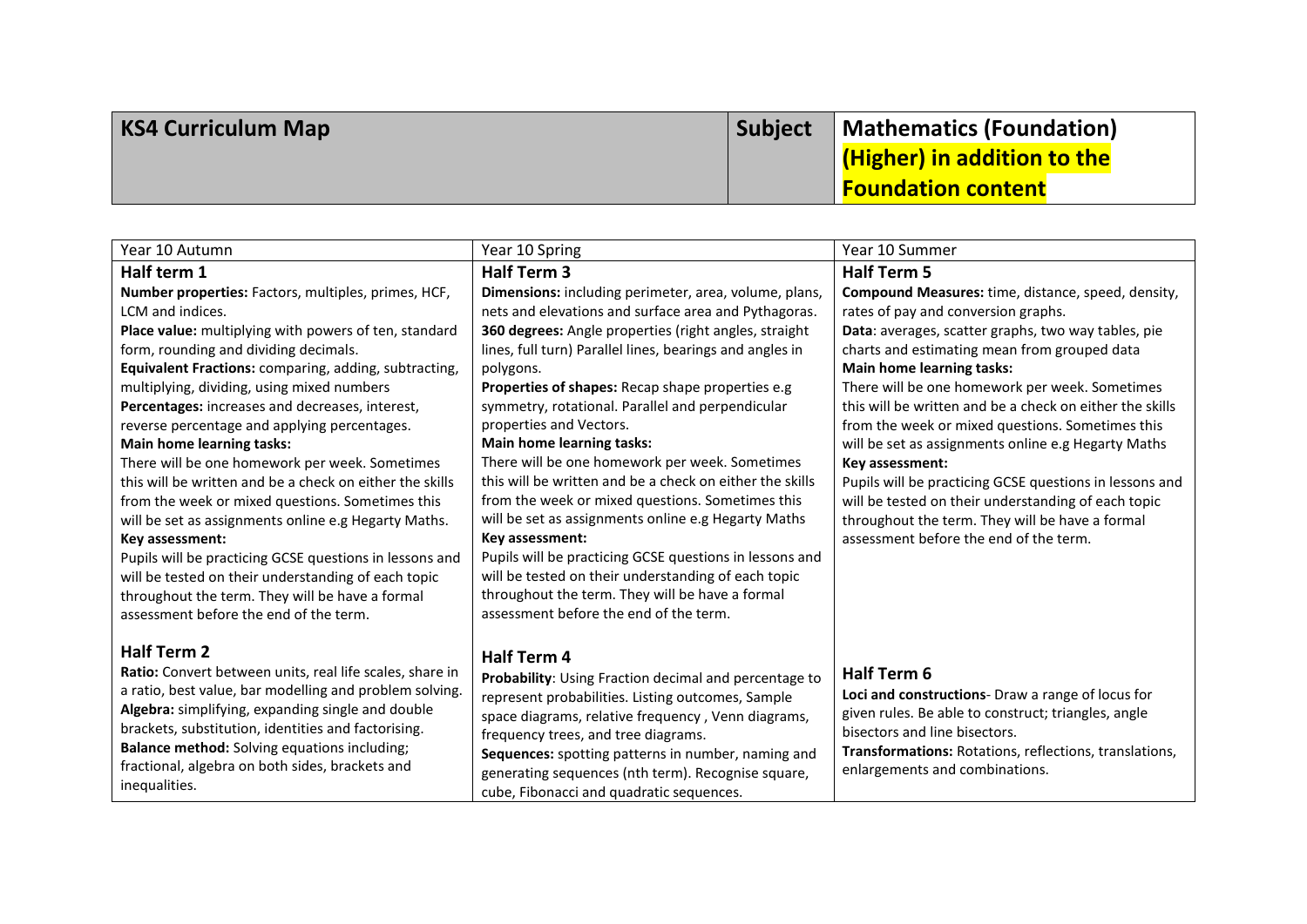| <b>Main home learning tasks:</b>                         | Graph: Plotting a variety of graphs (straight line,      | Revision: Time will be given to revise topics covered    |
|----------------------------------------------------------|----------------------------------------------------------|----------------------------------------------------------|
| There will be one homework per week. Sometimes           | quadratic, cubic) Understanding the equation of a        | throughout the year in preparation for the final         |
| this will be written and be a check on either the skills | straight line (y=mx+ c) and simultaneous equations       | assessment including GCSE style questions.               |
| from the week or mixed questions. Sometimes this         | graphically.                                             | Main home learning tasks:                                |
| will be set as assignments online e.g Hegarty Maths      | <b>Main home learning tasks:</b>                         | There will be one homework per week. Sometimes           |
| Key assessment:                                          | There will be one homework per week. Sometimes           | this will be written and be a check on either the skills |
| One exam during term 1. Pupils will have access to a     | this will be written and be a check on either the skills | from the week or mixed questions. Sometimes this         |
| topic list on Class Charts. A mathswatch assignment is   | from the week or mixed questions. Sometimes this         | will be set as assignments online e.g Hegarty Maths      |
| created to support pupils with revision.                 | will be set as assignments online e.g Hegarty Maths      | Key assessment:                                          |
| <b>Assessment conditions:</b>                            | Key assessment:                                          | Two exams during term 2. Pupils will have access to      |
| In class in exam conditions.                             | One exam during term 2. Pupils will have access to a     | topic lists on Class Charts. Mathswatch assignments      |
|                                                          | topic list on Class Charts. A mathswatch assignment is   | are created to support pupils with revision.             |
|                                                          | created to support pupils with revision.                 | <b>Assessment conditions:</b>                            |
|                                                          | <b>Assessment conditions:</b>                            | In the hall in exam conditions.                          |
|                                                          | In class in exam conditions.                             |                                                          |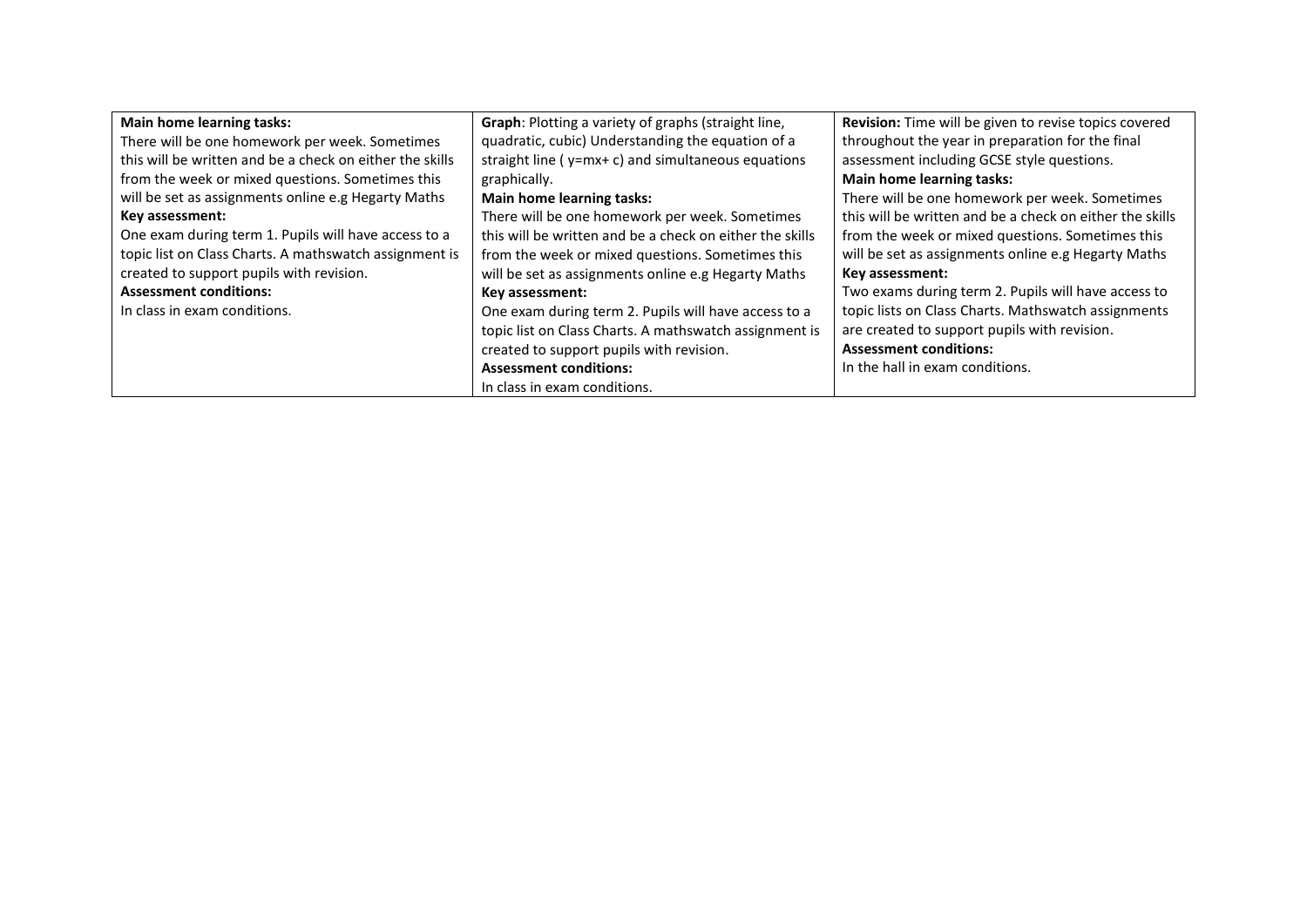| Year 11 Autumn                                                                                               | Year 11 Spring                                                                             | Year 11 Summer                                            |
|--------------------------------------------------------------------------------------------------------------|--------------------------------------------------------------------------------------------|-----------------------------------------------------------|
| Half term 1                                                                                                  | <b>Half Term 3</b>                                                                         | <b>Half Term 5</b>                                        |
| Extend knowledge of number work to surds, law of                                                             | Extend work on angles, solving problems using                                              | Develop and extend work with compound measures.           |
| indices, standard form and limits of accuracy.                                                               | trigonometry. (higher tier will use the Sine and Cosine                                    | Understand how speed, distance and time; mass,            |
| In addition to the above higher tier will cover;                                                             | Rules for calculating angles and lengths in non-right                                      | volume and density; pressure, force and area are          |
| Rationalising surds, fractional and negative indices,                                                        | angles triangles. Be able to apply the 1/2 abSinC for                                      | related. Be able to plot and interpret graphs of          |
| and 4 operations with algebraic fractions including                                                          | area of a triangle.)                                                                       | distance and time and apply compound measures to          |
| simplification.                                                                                              | Students will extend their knowledge of shape,                                             | real life context graphs and conversion graphs.           |
| Extend percentages work to reverse percentages and<br>percentage change. Students will become confident in   | learning about the addition and subtraction of vectors                                     | (Higher tier will extend their work on real life contexts |
| real life context questions with percentages including                                                       | and the multiplication of vectors by a scalar. Students                                    | by working with speed-time graphs, the area under a       |
| simple interest, compound interest and growth and                                                            | will be able to apply this to a diagram. (higher tier will                                 | graph and estimating gradients at a point on a curve      |
| decay.                                                                                                       | construct geometric arguments and proofs using                                             | and estimating areas under a curve.)                      |
| Extend work on ratio to include linear functions,                                                            | vectors).                                                                                  | Develop and extend work in statistics.                    |
| direct and inverse proportion.                                                                               | Extend work on probability to include relative                                             | When looking at scatter graphs, extend work on            |
| In addition to the above higher tier will cover;<br>Relationship between variables algebraically and         | frequency, use relative frequency and theoretical                                          | correlation to understand that correlation does not       |
| graphically.                                                                                                 | probability to predict future events of an experiment.                                     | imply causation. Interpolate and extrapolate trends       |
| <b>Main home learning tasks:</b>                                                                             | Represent probabilities on tree diagrams. Calculate                                        | and understand the limitations of doing so.               |
| There will be one homework per week. This will be                                                            | probabilities of independent and dependant                                                 | Deduce properties of populations and distributions.       |
| either using Hegarty Maths where students will be<br>required to revisit topics previously taught to         | combined events. Link work on probability to Venn                                          | Understand the limitations of sampling. Be able to        |
| consolidate knowledge or written work to consolidate                                                         | diagrams.                                                                                  | describe a population using statistics.                   |
| learning. Revision homework for upcoming                                                                     | <b>Main home learning tasks:</b>                                                           | (Higher tier will extend work on constructing and         |
| assessments will be set. Post assessment: students<br>will be expected to address areas for development      | There will be one homework per week. This will be                                          | interpreting cumulative frequency graphs and              |
| using the Assessment Cycle (Completion of PLCs,                                                              | using Hegarty Maths where students will be required                                        | histograms.)                                              |
| YouTube Videos and Improvement tasks.)                                                                       | to revisit topics previously taught to consolidate                                         | Be able to interpret, analyse and compare data sets       |
| Key assessment:                                                                                              | knowledge. Revision homework for upcoming<br>assessment. Post assessment: students will be | which include discrete, continuous and grouped data.      |
| Students will complete GCSE questions as part of their<br>regular classroom practice. Students will complete | expected to address areas for development using the                                        | Use appropriate measures to do this including mode        |
| topic tests within lessons to check for understanding.                                                       | Assessment Cycle (Completion of PLCs YouTube                                               | and for higher tier quartile sand inter quartile range.   |
| Students will have their PPE exam later this Term,                                                           | Videos and Improvement tasks.)                                                             | Extend work on loci and constructions, being able to      |
| where they will complete 2 exam papers.                                                                      | Key assessment:                                                                            | make accurate drawings of triangles and other 2D          |
| <b>Assessment conditions:</b>                                                                                | Students will have a half termly GCSE                                                      | shapes using a ruler and a protractor.                    |
| In class in exam conditions.                                                                                 |                                                                                            |                                                           |
| PPEs will take place in the hall, in exam conditions.                                                        |                                                                                            |                                                           |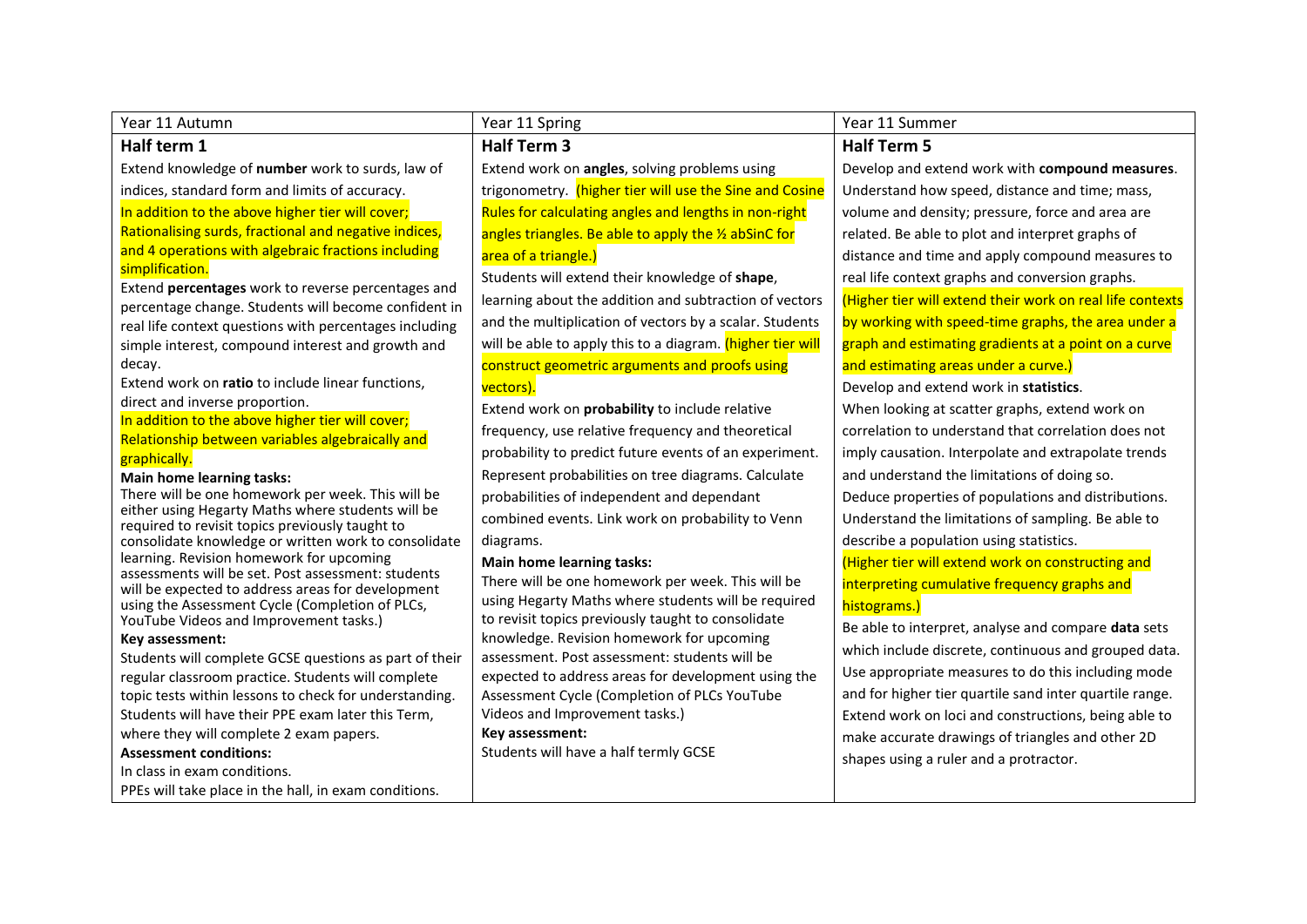# **Half Term 2**

Developing knowledge of **algebra** further to include quadratic expressions, functions and identities. Extend knowledge of solving to quadratic equations.

In addition to the above, higher tier will cover; Functions, composite functions, inverse functions and the multiplication of two or more binomial expressions.

Extend work on area and circumference of circle to calculating arc lengths and area of sectors. (higher tier including finding the angle of a sector and area of a segment).

Use and apply concepts of congruency and similarity, including the relationships between lengths. (higher tier will look at the effect of enlargements on area and volume in similar shapes)**.**

Extend work on **shape** to calculate areas and volumes of spheres, pyramids cones and composite solids. Higher tier will be able to apply and prove the standard circle theorems, being able to calculate angles and lengths.

#### **Main home learning tasks:**

There will be one homework per week. This will be either using Hegarty Maths where students will be required to revisit topics previously taught to consolidate knowledge or written work to consolidate learning. Revision homework for upcoming assessments will be set. Post assessment: students will be expected to address areas for development using the Assessment Cycle (Completion of PLCs, YouTube Videos and Improvement tasks.)

#### **Key assessment:**

Students will complete GCSE questions as part of their regular classroom practice. Students will complete topic tests within lessons to check for understanding.

# **Half Term 4**

Use and apply work on Pythagoras' Theorem and trigonometry to find angles and lengths in right angle triangles in 2D and 3D shapes.

Extend work on **sequences** to be able to generate and use the nth term for linear and quadratic sequences. Recongise square, cube, geometric, Fibonacci and quadratic sequences. (higher tier will look at sequences involving surds).

Extend work on **graphs**, being able to plot and recognise straight line, quadratic and cubic graphs. Understanding the equations of these lines and how to use them to solve simultaneous equations and find key points on a graph. Work with reciprocal graphs and graphs of growth and decay. (higher tier will also know that the gradient of perpendicular lines are the negative reciprocal of each other and be able to work out the equations of parallel and perpendicular lines. Higher tier will also work with regions bound by inequalities and understand how completing the square relates to turning points of quadratic graphs.)

### **Main home learning tasks:**

There will be one homework per week. This will be either using Hegarty Maths where students will be required to revisit topics previously taught to consolidate knowledge or written work to consolidate learning. Revision homework for upcoming assessments will be set. Post assessment: students will be expected to address areas for development using the Assessment Cycle (Completion of PLCs, YouTube Videos and Improvement tasks.) **Key assessment:**

Use a straight edge and a pair of compasses to do standard **constructions**, such as triangles, perpendicular bisectors of a given line, angle bisectors and angles of 60 degrees. Construct regions bound between various constructions and construct **loci** of points and lines.

Describe regions satisfying several conditions. Extend work on **dimensions** to include fractional scale factors for enlargement of shape *(including negative* scale factors for higher tier).

Describe combinations of **transformations**. (Including invariance for higher tier. Understand 2D vectors and use 2D vectors to describe translations.

### **Main home learning tasks:**

There will be one homework per week. This will be either using Hegarty Maths where students will be required to revisit topics previously taught to consolidate knowledge or written work to consolidate learning. Revision homework for upcoming assessments will be set. Post assessment: students will be expected to address areas for development using the Assessment Cycle (Completion of PLCs, YouTube Videos and Improvement tasks.)